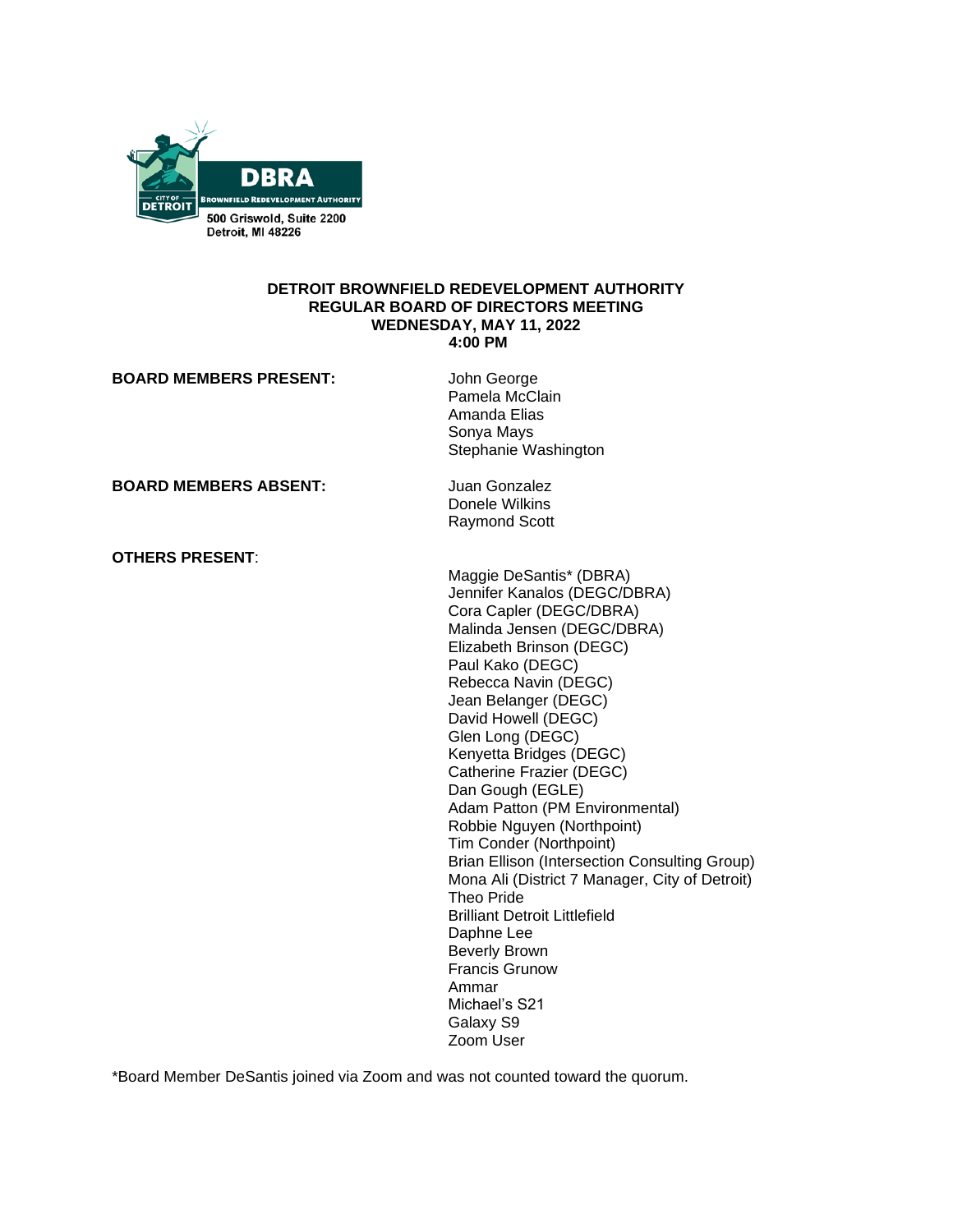

# **MINUTES OF THE DETROIT BROWNFIELD REDEVELOPMENT AUTHORITY REGULAR MEETING WEDNESDAY, MAY 11, 2022 HELD VIA ZOOM VIRTUAL MEETING**

# **CALL TO ORDER**

Secretary Pamela McClain called the meeting to order at 4:09 PM.

Ms. Capler took a roll call of the DBRA Board Members present and a quorum was established.

# **GENERAL**

### **Approval of Minutes:**

Ms. McClain called for a motion approving the minutes of April 27, 2022 as presented. The Board took the following action:

Ms. Elias made a motion approving the minutes of the April 27, 2022 Board meeting, as presented. Mr. George seconded the motion. DBRA Resolution Code 22-05-02-306 was unanimously approved.

## **Treasurer's Report – April 2022**

Ms. Brinson presented the April 2022 Treasurer's Report.

Ms. McClain called for a motion accepting the April 2022 Treasurer's Report, as presented. The Board took the following action:

Mr. George made a motion accepting the April 2022 Treasurer's Report, as presented. Ms. Washington seconded the motion. DBRA Resolution Codes 22-05-03-223 was approved.

## **PUBLIC COMMENT**

Ms. McClain opened the floor for public comment and stated that each speaker would be given two minutes to speak.

Ms. Daphne Lee asked if the Developer for the Former AMC Headquarters Redevelopment Project at 14250 Plymouth Road Brownfield Redevelopment Plan was going to repurpose the blooming trees that are located in front of the Administration Building on the Property and if they aren't going to remain on the Property there are residents in the neighborhood who would like them to be replanted in the area. Mr. Nguyen stated that the Developer has a landscaping plan for the Property and any trees that are able to remain on the Property will be preserved and that the Developer would look into relocating any of the trees in the area.

Mr. Francis Grunow stated that he is excited about a lot of aspects about the Former AMC Headquarters Redevelopment Project at 14250 Plymouth Road Brownfield Redevelopment project but that he would like the City and the Developer to look further into saving the Administration Building and that the current proposed site plan for the Property does not require the Administration Building to be demolished, and added that the history of the Property and the Administration Building is important to preserve for the area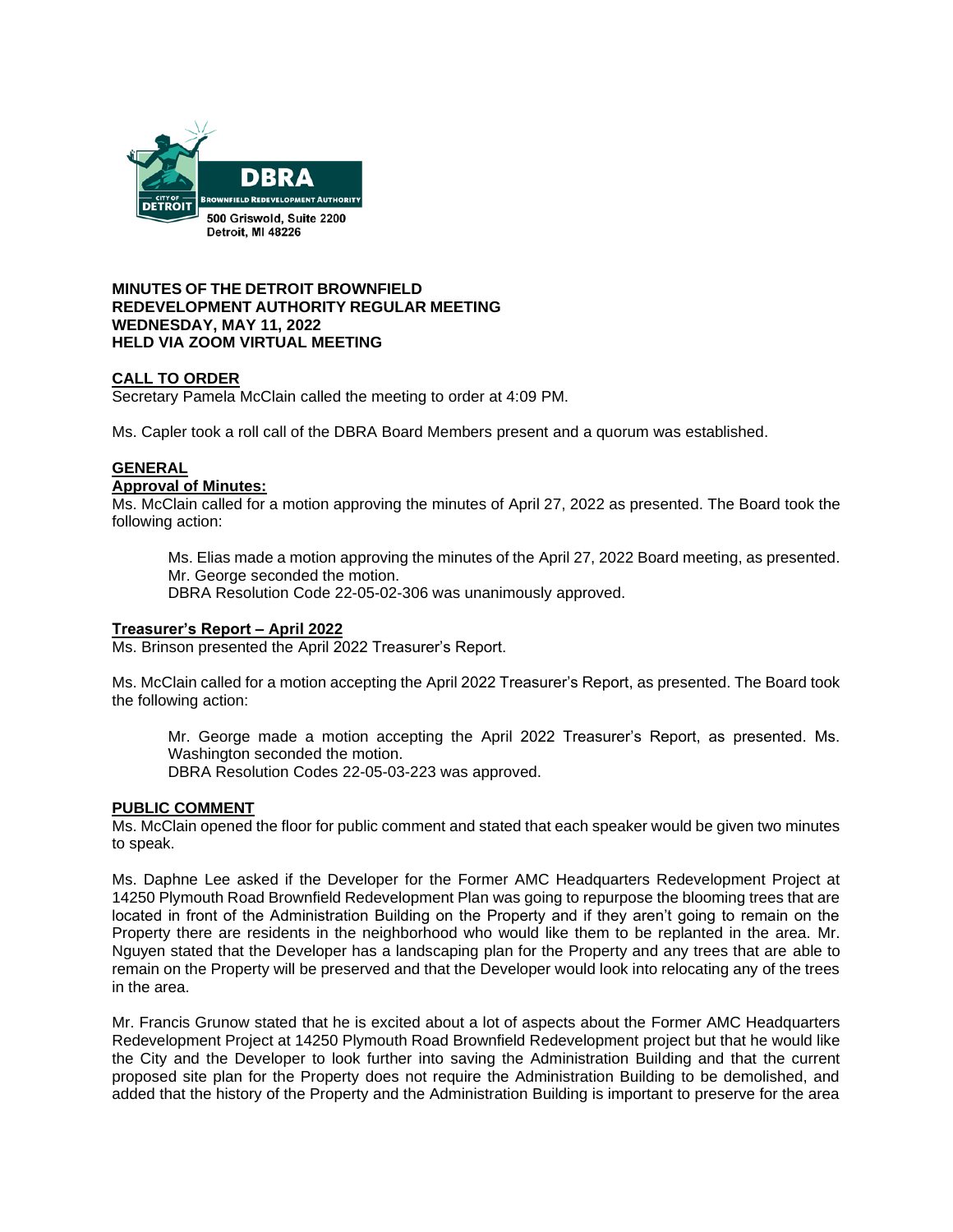and for the City and urged the Developer to remediate the Administration Building to prepare it for a future use.

Mr. Theo Pride stated that he is with the Detroit People's Platform and has been involved in the community engagement for the Former AMC Headquarters Redevelopment Project at 14250 Plymouth Road Brownfield Redevelopment project and that he recognizes that there is a certain level of support from the community for the project, the cleanup of the Property and the addition of the new jobs for the City but that there is a great deal of tax incentives and public financing for the project and that it is curious that the total costs for the project is just under the threshold to be a Tier 1 project under the Community Benefits Ordinance and that if the Administration Building were to be preserved the cost of doing so would put the project over the threshold of a Tier 1 project under the Community Benefits Ordinance.

Michael S21 stated that he owns Starter's Bar and Grill and that he appreciates all of the efforts of the surrounding community to be involved in the Former AMC Headquarters Redevelopment Project at 14250 Plymouth Road Brownfield Redevelopment project and that he has been involved with the Developer on another property that he owned and found them to be good to deal with and people of their word and added that he understands the desire to save the Administration Building but that it may be best to remove the building and that the benefits of the project will be great for the community.

Ms. DeSantis stated that she would like to see the Developer for the Former AMC Headquarters Redevelopment Project at 14250 Plymouth Road Brownfield Redevelopment project to voluntarily complete the Community Benefits Ordinance process for the community and that she recognizes that the Developer made a commitment to do some park improvements to the parks adjacent to the Property and that if she were in attendance at the meeting she would request that the DBRA Board amend the resolution approving the Plan to require the Developer to complete the Community Benefits Ordinance process.

Ms. Beverly Brown asked for more information on what the process will be for the disposal of the contaminated materials present on the Property. Mr. Patton stated that the contaminated materials will be properly characterized and disposed of at the appropriate disposal facilities offsite from the Property.

Ms. McClain recognized that there was additional public comment but that there were some technical difficulties and there would be another chance for that individual to provide public comment after the presentation for the Former AMC Headquarters Redevelopment Project at 14250 Plymouth Road Brownfield Redevelopment Plan.

## **PROJECTS**

# **Former AMC Headquarters Redevelopment Project at 14250 Plymouth Road Brownfield Redevelopment Plan**

Ms. Kanalos presented the Former AMC Headquarters Redevelopment Project at 14250 Plymouth Road Brownfield Redevelopment Plan to the DBRA Board.

The enclosed Brownfield Plan ("Plan") (Exhibit A), for the Former AMC Headquarters Redevelopment Project at 14250 Plymouth Road project, is being submitted for review and consideration.

### Project Introduction

Northpoint Development is the project developer ("Developer"). The project includes the demolition, abatement, and preparation of the Property for the construction of one of the two following proposed building options, depending on prospective tenants. The first option includes two (2) buildings consisting of one (1) approximately 513,000 square foot building and one (1) approximately 215,000 square foot building that would house warehousing and light assembly industrial tenants (the "Option A"). The second option includes one (1) approximately 761,000 square foot building that would house warehousing and light assembly industrial tenants (the "Option B").

The total hard costs for the project are estimated to be \$66 million and the total investment is estimated to be \$72.1 million. The Developer is requesting \$32,697,754.00 in TIF reimbursement. The Developer is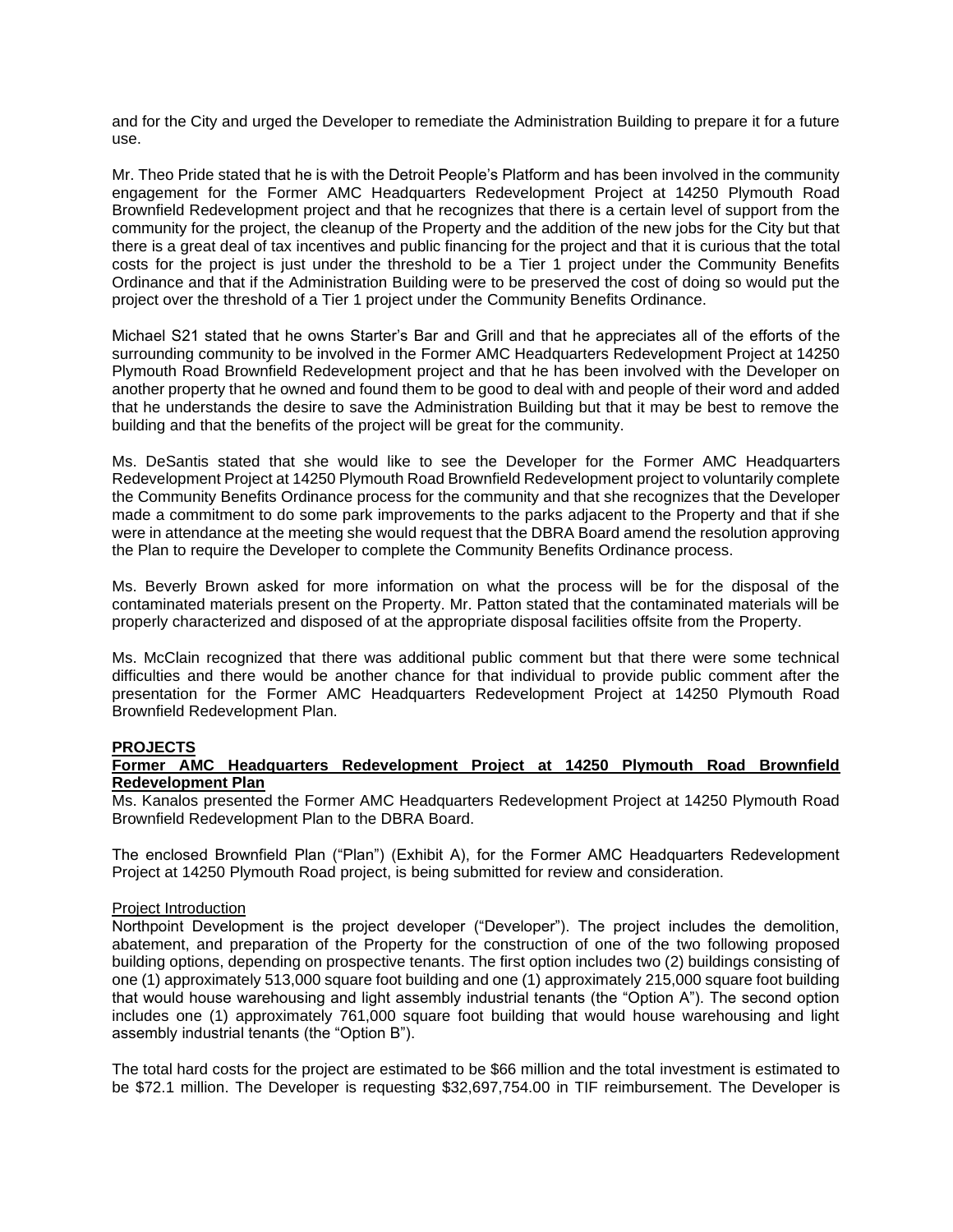requesting reimbursement of the \$32,697,754 while projected TIF reimbursement in the Plan is \$21,798,503.

There will be approximately 100 temporary construction jobs and approximately 350 permanent jobs are expected to be created by the project.

### Property Subject to the Plan

The eligible property (the "Property") consists of approximately 50 acres, bounded by Fullerton Avenue to the north, Hubbell Avenue, Strathmoor Street and Mark Twain Street to the east, and Plymouth Road to the south.

### Basis of Eligibility

The Property is considered "eligible property" as defined by Act 381, Section 2 because (a) the Property was previously utilized for an industrial, commercial, or residential purpose; (b) it is located within the City of Detroit, a qualified local governmental unit under Act 381; and (c) the Property parcels have been determined to be a "Facility," "Blighted," or adjacent and contiguous to a parcel that has been determined to be a Facility or Blighted as defined by Act 381.

### Eligible Activities and Projected Costs

The "eligible activities" that are intended to be carried out at the Property are considered "eligible activities" as defined by Sec 2 of Act 381, because they include department specific activities, demolition, lead and asbestos abatement, site preparation, infrastructure improvements, and development, preparation and implementation of a brownfield plan and Act 381 Work Plan. The eligible activities and budgeted costs are intended as part of the development of the Property and will be financed solely by the Developer. The Authority is not responsible for any costs of eligible activities and will incur no debt. The eligible activities are estimated to commence within 18 months of approval of the Plan and be completed within 3 years.

### Tax Increment Financing (TIF) Capture

The Developer desires to be reimbursed for the costs of eligible activities. Tax increment revenue generated by the Property will be captured by the DBRA and used to reimburse the cost of the eligible activities completed on the Property after approval of this Plan pursuant to the terms of a Reimbursement Agreement with the DBRA.

| O DE INEIMBOINDED WITH TH                                 |                 |
|-----------------------------------------------------------|-----------------|
| <b>Baseline Environmental Assessment Activities</b><br>1. | \$300,000.00    |
| <b>Department Specific Activities</b><br>2.               | \$11,675,873.00 |
| Demolition & Lead and Asbestos Abatement<br>3.            | \$14,470,000.00 |
| Site Preparation<br>4.                                    | \$1,000,000.00  |
| Infrastructure Improvements<br>5.                         | \$1,000,000.00  |
| Brownfield Plan & Work Plan<br>6.                         | \$30,000.00     |
| Contingency (15%)                                         | \$4,221,881.00  |
| <b>Total Reimbursement to Developer</b>                   | \$32,697,754.00 |
| <b>Authority Administrative Costs</b><br>8.               | \$4,064,311.00  |
| State Brownfield Redevelopment Fund<br>9.                 | \$1,232,594.00  |
| 10. Local Brownfield Revolving Fund                       | \$0.00          |
| <b>TOTAL Estimated Costs</b>                              | \$37,994,659.00 |
|                                                           |                 |

# **COSTS TO BE REIMBURSED WITH TIF**

The actual cost of those eligible activities encompassed by this Plan that will qualify for reimbursement from tax increment revenues of the DBRA from the Property shall be governed by the terms of the Reimbursement Agreement. The developer is requesting \$32,697,754 while the projected TIF reimbursement in the Plan is \$21,798,503.

## Other Incentives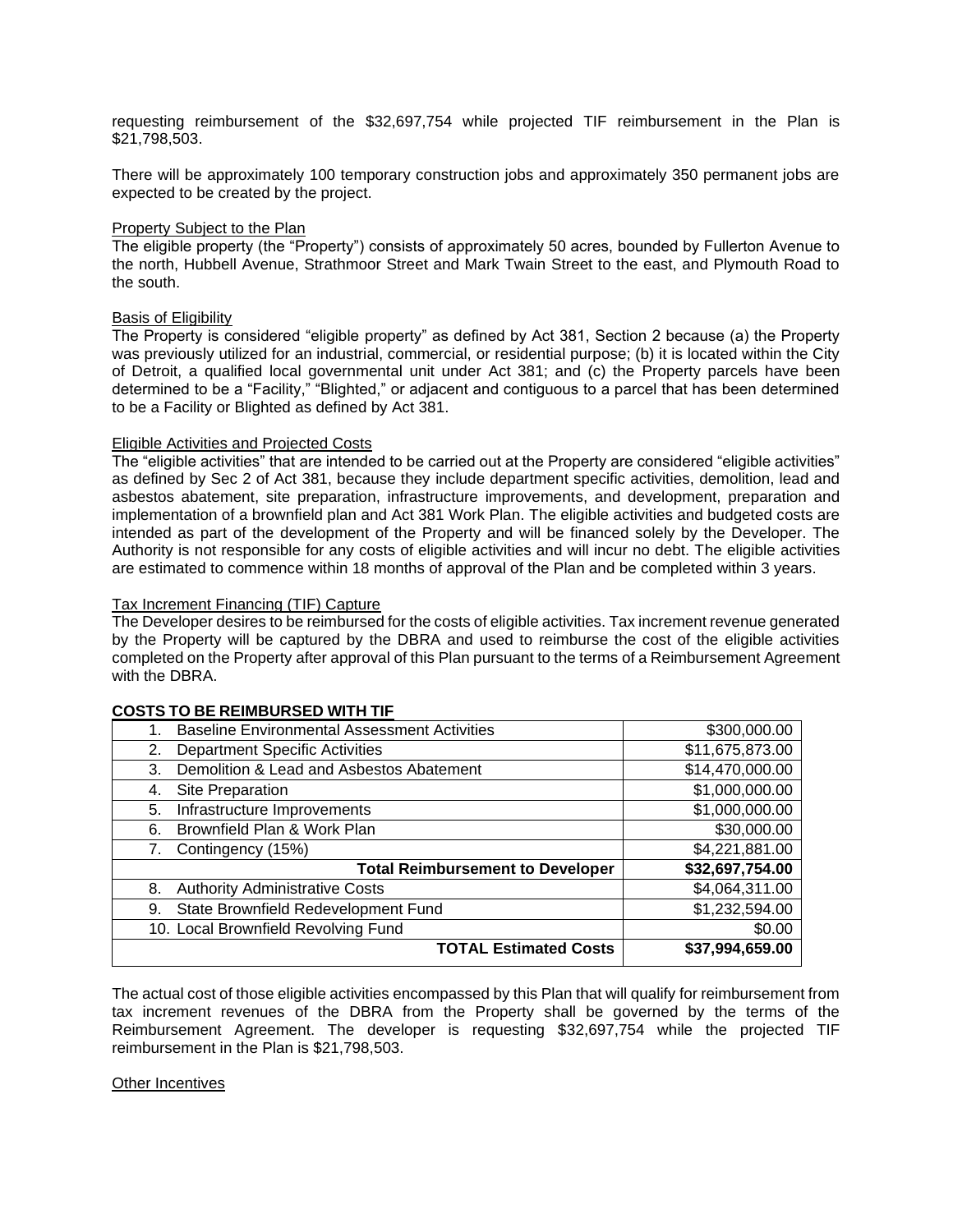The Developer is seeking additional incentives, which will include local and/or state approval of an Industrial Facilities Exemption (PA 198) Tax Abatement.

### DBRA-CAC Letter of Recommendation

The DBRA-CAC recommended approval of the Plan at the April 28, 2022 CAC meeting. Attached was the DBRA-CAC's letter of recommendation for the DBRA Board's consideration.

### Public Comments

The DBRA public hearing for the Plan was held on Thursday, May 5, 2022 at 5:00 pm via Zoom. The results of the DBRA public hearing were attached. Additional public comments submitted via email were attached to the public hearing minutes.

Attached for the DBRA Board's review and approval was a resolution approving the Former AMC Headquarters Redevelopment Project at 14250 Plymouth Road Brownfield Redevelopment Plan and its submittal to Detroit City Council.

Ms. Washington asked for more information on the community engagement that the Developer has done for the project to date. Mr. Nguyen stated that the Developer has held two community meetings in accordance with the Community Outreach Ordinance and has worked with Ms. Mona Ali to engage with the community to understand concerns from residents in the area, particularly regarding the potential environmental impacts of the project and how those issues would be addressed, the desire to save the Administration Building, the truck routes into and out of the Property, the park improvements to be completed by the Developer, abiding by all local, state, and federal regulations for the environmental clean up to be completed on the Property. Mr. Ellison added that the Developer has worked with Ms. Ali and DEGC staff to inform the community on the abatement and demolition to be conducted on the Property and to complete the environmental impact studies for the project, including a completed Air Quality Study and that the Developer has the same concerns about the environmental implications of the project because they will retain ownership of the Property in the long term and that the Former Cadillac Stamping Plant redevelopment is evidence of the Developer's work and commitment to the surrounding community and it's ability to complete a project that involves significant abatement and demolition.

Ms. Belanger stated that the Developer will be entering into an agreement with the City to commit to making the park improvements to the two adjacent parks to the Property.

Ms. Mays stated that she appreciated the efforts made by the developer of the Former Kettering High School project to preserve a part of the history of the property and asked what the costs would be to save the Administration Building to make the same efforts to preserve the historic value of the Property. Mr. Nguyen stated that the Administration Building is in the way of the proposed site plan for the project and does impact the way the Property will be utilized. Mr. Patton added that several studies have been completed on both the inside of the Administration Building to evaluate the structural integrity of the building as well as a Hazardous Materials Survey to gauge he contamination present in the building which has shown that the building has been heavily scrapped and that has led to loose asbestos containing materials to be strewn about throughout the building and has cross contaminated areas of the building that had been left untouched and that the Administration Building was constructed at time with building design for space and functionality was much different from modern day which hinders a future use of the structure.

Mr. Ellison added that there are some requirements by the City that impact the site plan for the project that follows those requirements and that while there are other historic preservation projects in the City that have been completed, the Administration Building cannot be treated in the same way as other preservation projects because of the different context and that the Developer is rare in that they are willing to take on the work of remediating highly contaminated and complicated properties in order to prepare them for new developments.

Mr. Conder stated that there have been comparisons made to projects like the historic train station, but this project is different from that project because the train station was a former office building being renovated into an office building once again and that is not the case for the Former AMC Headquarters Redevelopment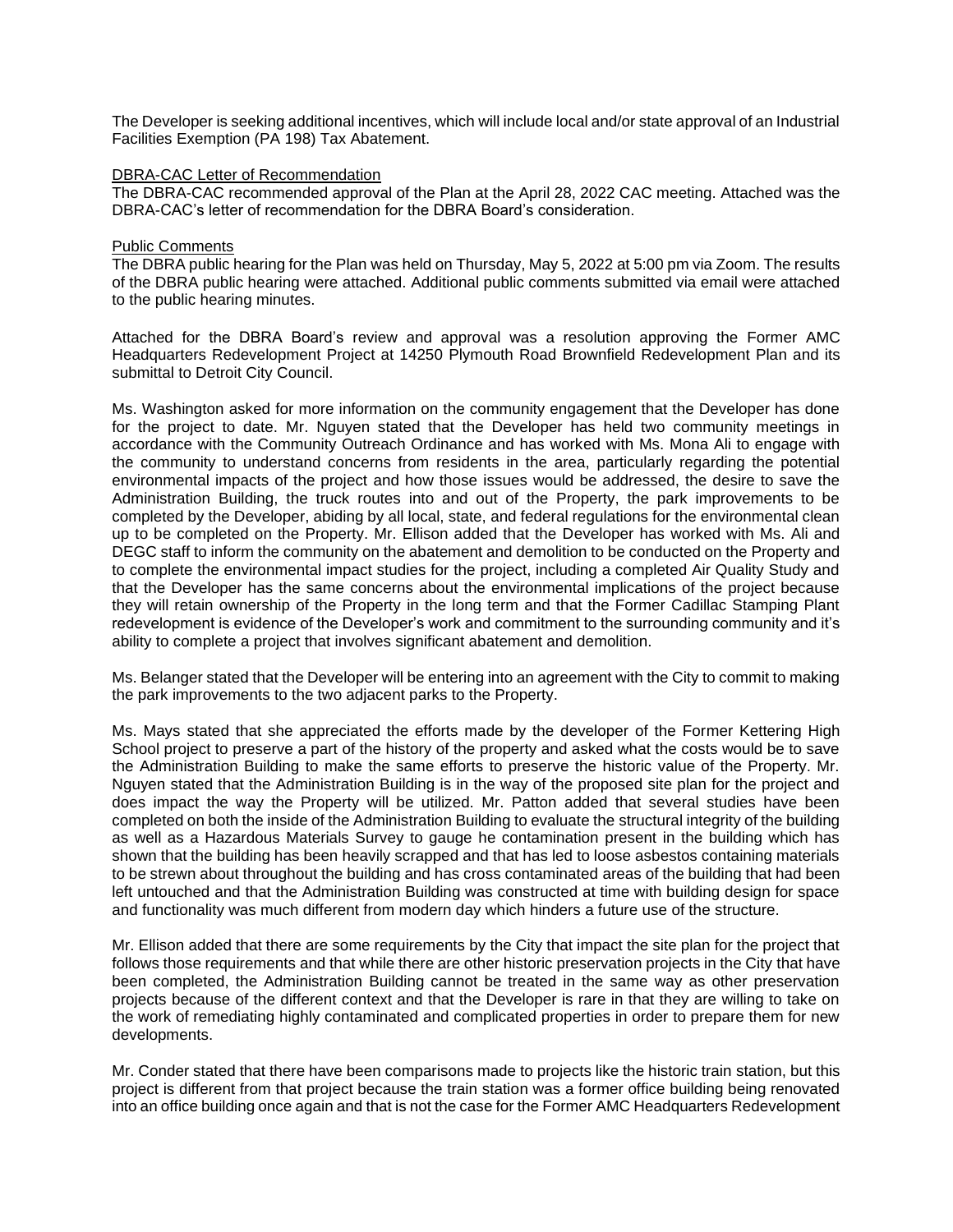Project at 14250 Plymouth Road. In modern industrial structures, the office space in incorporated into the same building as the industrial space to be more efficient than the prior practice of having the two uses in separate structures and added that the costs of rehabilitating a structure that is in the condition of the Administration Building is extremely cost prohibitive.

Ms. Mays asked what other approvals are still required for the project. Ms. Bridges stated that the Plan will still need to go to the Detroit City Council for approval of the Plan as well as for approval of the Industrial Facilities Exemption tax abatement.

Ms. Bridges stated that the City of Detroit continues to lose projects such as this one to the suburbs because the City does not have the types of properties and structures available that industrial tenants are looking for.

Ms. McClain stated that she would like to give an opportunity to return to public comment for the speakers who were unable to provide public comment previously.

Ammar stated that he definitively supports the Former AMC Headquarters Redevelopment Project at 14250 Plymouth Road Brownfield Redevelopment project and the cleanup of the Property and the demolition of the Administration Building and create new jobs for the community.

Galaxy S9 asked how many structures will be constructed on the Property and how long the construction will take. Mr. Nguyen stated that the Developer is in discussions with a couple of potential tenants that would require a single larger building and the Developer would be looking to start construction at the end of this summer and complete construction by the fall of 2023.

Ms. Elias asked for confirmation that the project was required to complete the Community Outreach Ordinance process. Mr. Nguyen confirmed that the project was required to complete the Community Outreach Ordinance process.

Mr. George stated that he would like to see the Administration Building saved and that he agrees with Ms. DeSantis that the Developer should work closely with the community.

Ms. McClain called for a motion to approve the Former AMC Headquarters Redevelopment Project at 14250 Plymouth Road Brownfield Redevelopment Plan and its submittal to Detroit City Council, as presented. The Board took the following action:

Mr. George made a motion to approve the Former AMC Headquarters Redevelopment Project at 14250 Plymouth Road Brownfield Redevelopment Plan and its submittal to Detroit City Council, as presented. Ms. Washington seconded the motion. A roll call vote was conducted with the following result:

Ayes: Ms. Elias, Mr. George, Ms. McClain, Ms. Mays, and Ms. Washington. Nays: None.

DBRA Resolution Code 22-05-308-03 was approved.

## **ADMINISTRATIVE**

Ms. Kanalos stated that there will be the annual administrative items on the agenda for the next DBRA Board meeting and asked DBRA Board Members to please make themselves available to attend the meeting.

## **OTHER**

None.

### **ADJOURNMENT**

Citing no further business, Ms. McClain called for a motion to adjourn the meeting.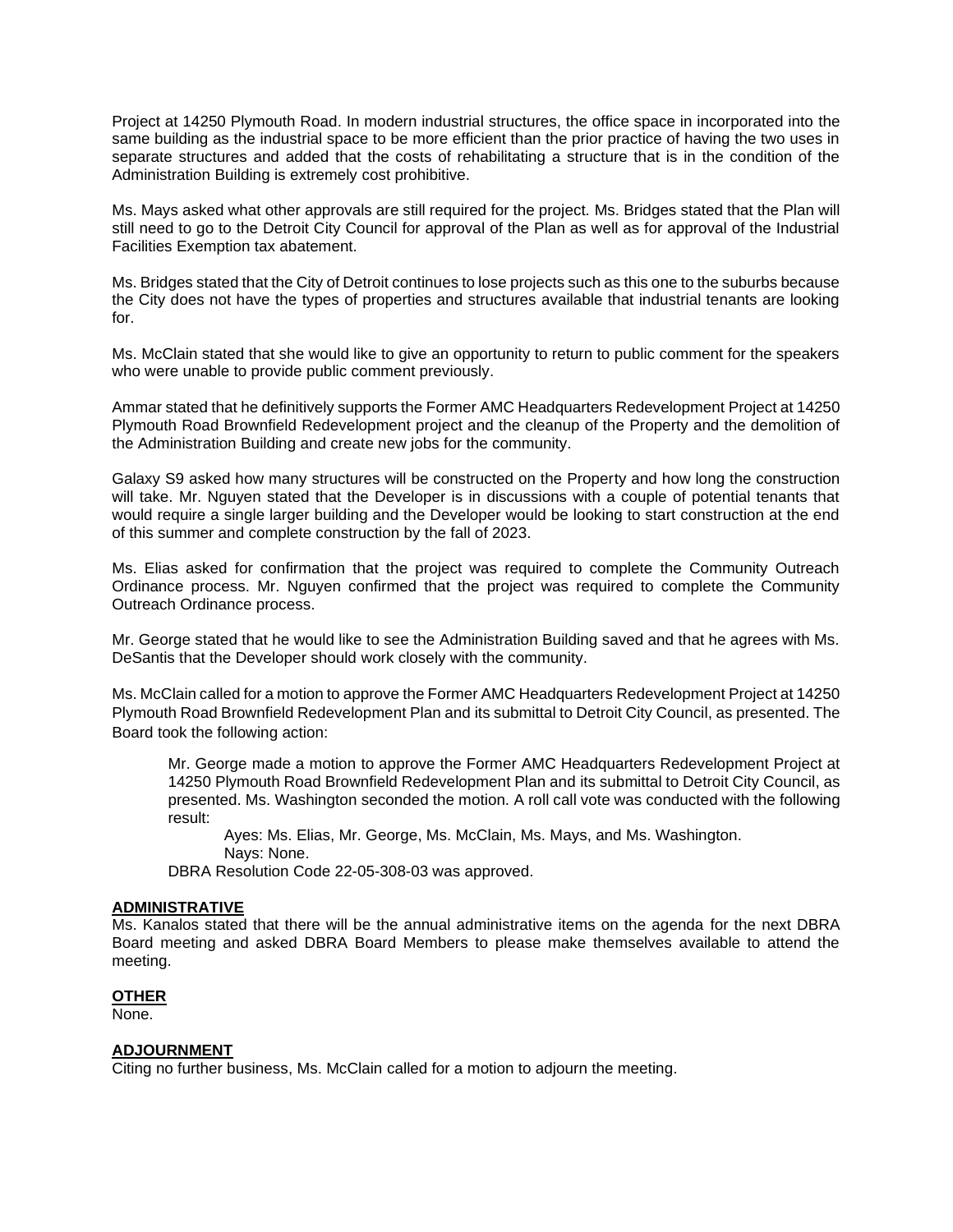On a motion by Mr. George, seconded by Ms. Elias, the meeting was unanimously adjourned at 5:05 PM.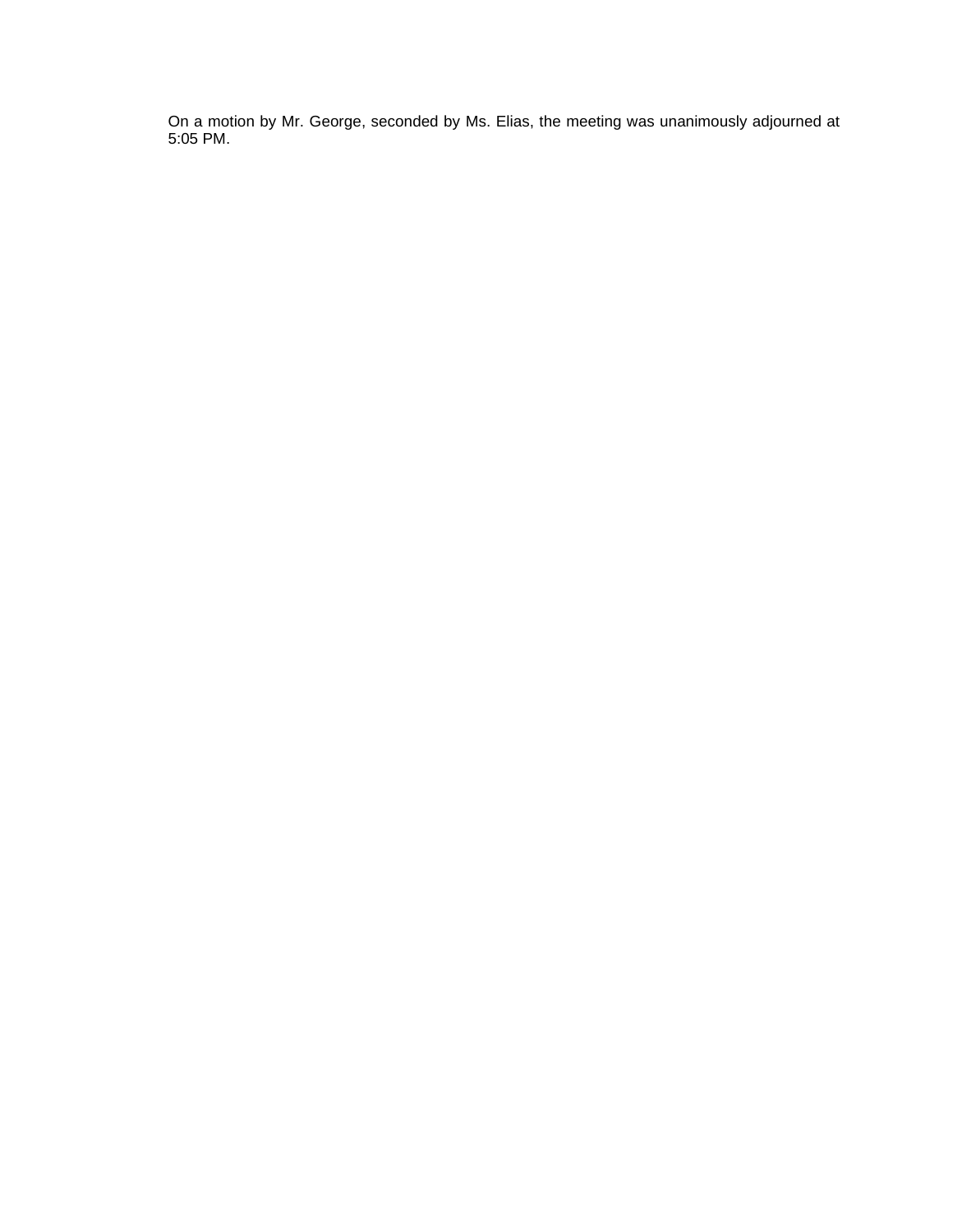

# **CODE DBRA 22-05-02-305**

# **APPROVAL OF MINUTES OF APRIL 27, 2022**

RESOLVED, that the minutes of the regular meeting of April 27, 2022 are hereby approved and all actions taken by the Directors present at such meeting, as set forth in such minutes, are hereby in all respects ratified and approved as actions of the Detroit Brownfield Redevelopment Authority.

May 11, 2022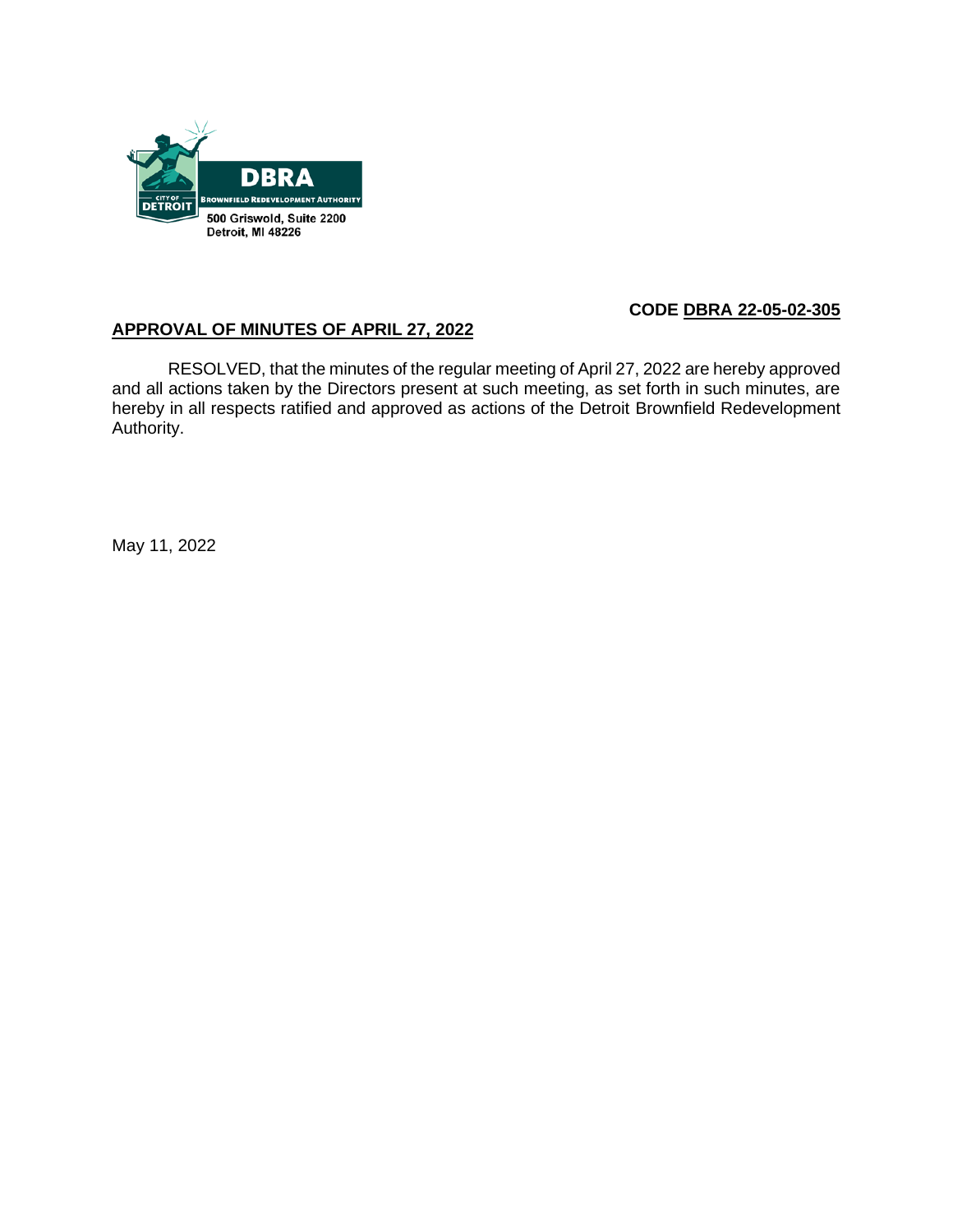

# **DBRA 22-05-03-223**

# **ACCEPTANCE OF TREASURER'S REPORT FOR APRIL 2022**

RESOLVED, that the Treasurer's Report of Receipts and Disbursements for the period April 1 through April 30, 2022, as presented at this meeting is hereby in all respects accepted as actions of the Detroit Brownfield Redevelopment Authority.

May 11, 2022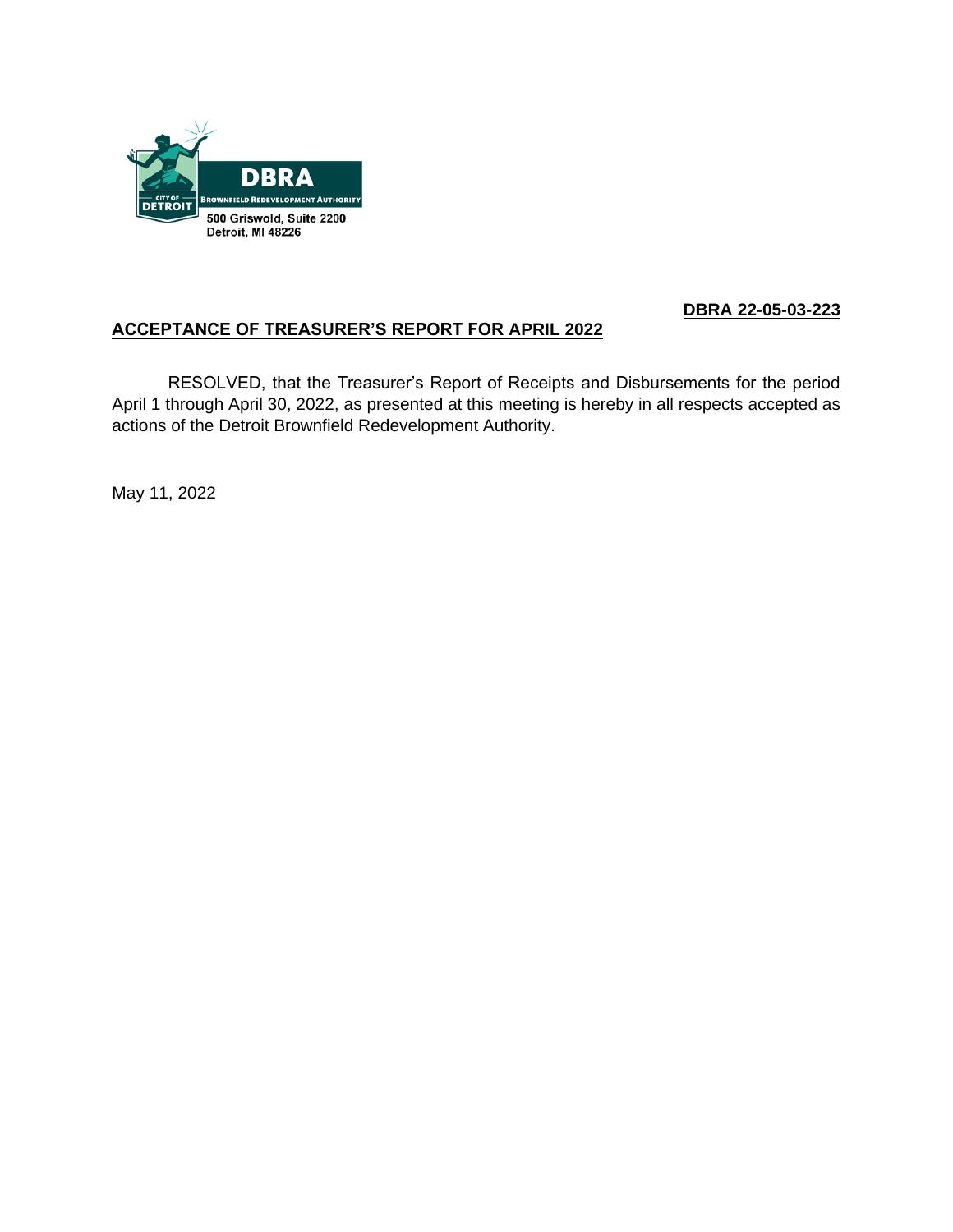

# **CODE DBRA 22-05-308-03**

# **FORMER AMC HEADQUARTERS REDEVELOPMENT PROJECT AT 14250 PLYMOUTH ROAD BROWNFIELD REDEVELOPMENT PLAN**

WHEREAS, pursuant to 381 PA 1996, as amended ("Act 381"), the City of Detroit Brownfield Redevelopment Authority (the "DBRA") has been established by resolution of the City Council of the City of Detroit (the "City Council") for the purpose of promoting the revitalization of environmentally distressed areas in the City of Detroit; and

WHEREAS, under Act 381 the DBRA is authorized to develop and propose for adoption by City Council a brownfield plan for one or more parcels of eligible property; and

WHEREAS, in accordance with the policies, procedures and bylaws governing the DBRA, the DBRA has submitted a proposed Brownfield Plan for the **Former AMC Headquarters Redevelopment Project at 14250 Plymouth Road Redevelopment Project** (the "Plan") to the Community Advisory Committee for its consideration and comment and has solicited comments by the public by publication of notice stating that the proposed Plan has been submitted to the Community Advisory Committee and by conducting a public hearing in the area to which the proposed Plan applies; and

WHEREAS, the Community Advisory Committee has considered the proposed Plan and approved a resolution recommending the approval of the proposed Plan by the DBRA and the City Council as presented by the DBRA; and

WHEREAS, in accordance with the provisions of Act 381, the Board of Directors of the DBRA has considered the proposed Plan and desires to approve the proposed Plan and to request that City Council call a public hearing to consider and adopt a resolution approving the proposed Plan.

NOW, THEREFORE, BE IT RESOLVED:

1. The Board of Directors of the DBRA has determined that the adoption of the Brownfield Plan for the **Former AMC Headquarters Redevelopment Project at 14250 Plymouth Road Redevelopment Project** is in keeping with the purposes of Act 381 and recommends submittal of the Plan to City Council for approval.

2. The Board of Directors of the DBRA approves the Plan substantially in the form attached hereto and on file with the Secretary of the DBRA.

3. Any Authorized Agent of the DBRA is authorized and directed to submit a certified copy of this Resolution and the Plan to the City Clerk, together with a request that the City Council call a public hearing concerning the Plan and to take all other actions required to approve the Plan in accordance with Act 381.

4. That any one of the officers and any one of the Authorized Agents of the DBRA or any two of the Authorized Agents of the DBRA shall hereafter have the authority to negotiate and execute all